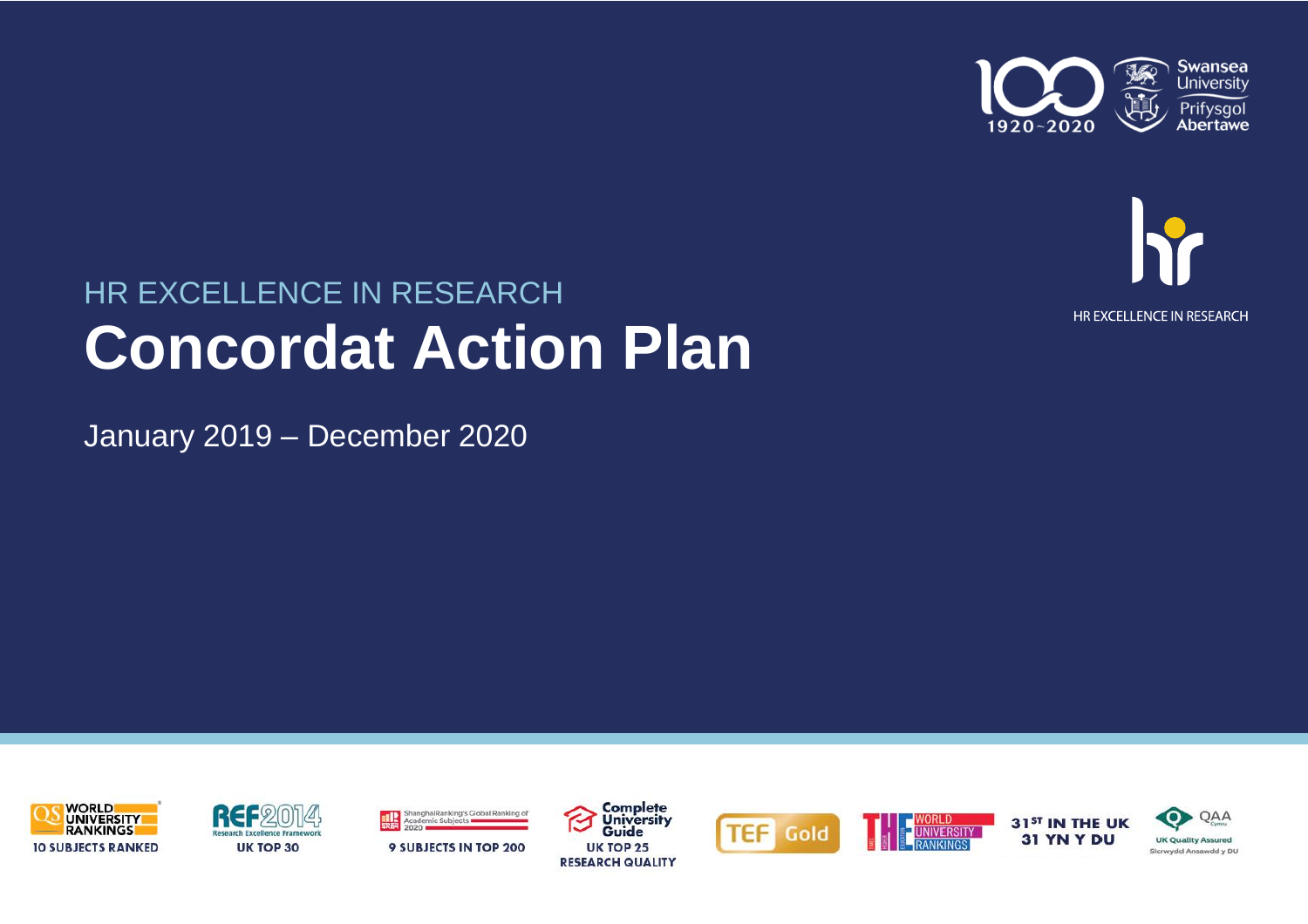

# **PRINCIPLE 1: Recruitment & Selection**

Recognition of the importance of recruiting, selecting and retaining researchers with the highest potential to achieve excellence in research.

|                | <b>ACTION</b>                                                                                                                                                                                                                                                                                                                                                                                                                                                                                                                                                                                                                                                                                                                                                                                                                                                                                                                                             | <b>RESPONSIBLE /</b><br><b>TARGET DATE</b>                                | <b>SUCCESS MEASURE &amp; OUR EVIDENCE</b>                                                                                                                                                                                                                                                                                                                                                                                                                                                                                                                                                                                                                                                                                                                                                                                                                                                                                       |
|----------------|-----------------------------------------------------------------------------------------------------------------------------------------------------------------------------------------------------------------------------------------------------------------------------------------------------------------------------------------------------------------------------------------------------------------------------------------------------------------------------------------------------------------------------------------------------------------------------------------------------------------------------------------------------------------------------------------------------------------------------------------------------------------------------------------------------------------------------------------------------------------------------------------------------------------------------------------------------------|---------------------------------------------------------------------------|---------------------------------------------------------------------------------------------------------------------------------------------------------------------------------------------------------------------------------------------------------------------------------------------------------------------------------------------------------------------------------------------------------------------------------------------------------------------------------------------------------------------------------------------------------------------------------------------------------------------------------------------------------------------------------------------------------------------------------------------------------------------------------------------------------------------------------------------------------------------------------------------------------------------------------|
| $\mathbf{1}$ . | The HR L&D team will work in partnership with the<br>research community to evaluate the value of the<br>existing University induction programme for new to<br>Swansea and new to College researchers. We will<br>sustain the areas of value and develop and<br>implement with pace areas of required improvement.<br>Embed attendance MI to ensure all research<br>colleagues attend induction process to monitor and<br>ensure all staff complete staff induction within the<br>first month of employment. This will include the<br>following statutory and essential training modules:<br>Data Protection, Anti-Money Laundering &<br><b>Anti-Bribery</b><br><b>Equality and Diversity in the Workplace</b><br>Fire Awareness & Display Screen<br>Equipment<br><b>Unconscious Bias</b><br><b>Information Security Essentials</b><br><b>Line Manager Health &amp; Safety (where</b><br>applicable)<br>Research Integrity Online Training (All Academic & | <b>HR: L&amp;D</b><br>December<br>2019<br><b>HR: L&amp;D</b><br>June 2020 | 70% of researchers are satisfied with the quality of this induction.<br>100% of newly appointed researchers complete the revised<br>University induction programme within the first month 100% of<br>statutory and essential training completed.<br>100% research staff sent welcome email on appointment detailing<br>induction.<br>100% research staff are satisfied with University induction.<br>$\bullet$<br>Completion MI developed to monitor statutory and essential training<br>٠<br>completion by new starters within the first month of employment.<br>To mitigate impact of COVID-19, virtual induction product developed<br>and implemented to enable quality induction experience for new<br>research colleagues*.<br>To mitigate impact of COVID-19, virtual 'VC's welcome' video<br>$\bullet$<br>developed and implemented to enable a personalised message from<br>the VC to new starters during this period*. |
|                | <b>Research Staff)</b>                                                                                                                                                                                                                                                                                                                                                                                                                                                                                                                                                                                                                                                                                                                                                                                                                                                                                                                                    |                                                                           |                                                                                                                                                                                                                                                                                                                                                                                                                                                                                                                                                                                                                                                                                                                                                                                                                                                                                                                                 |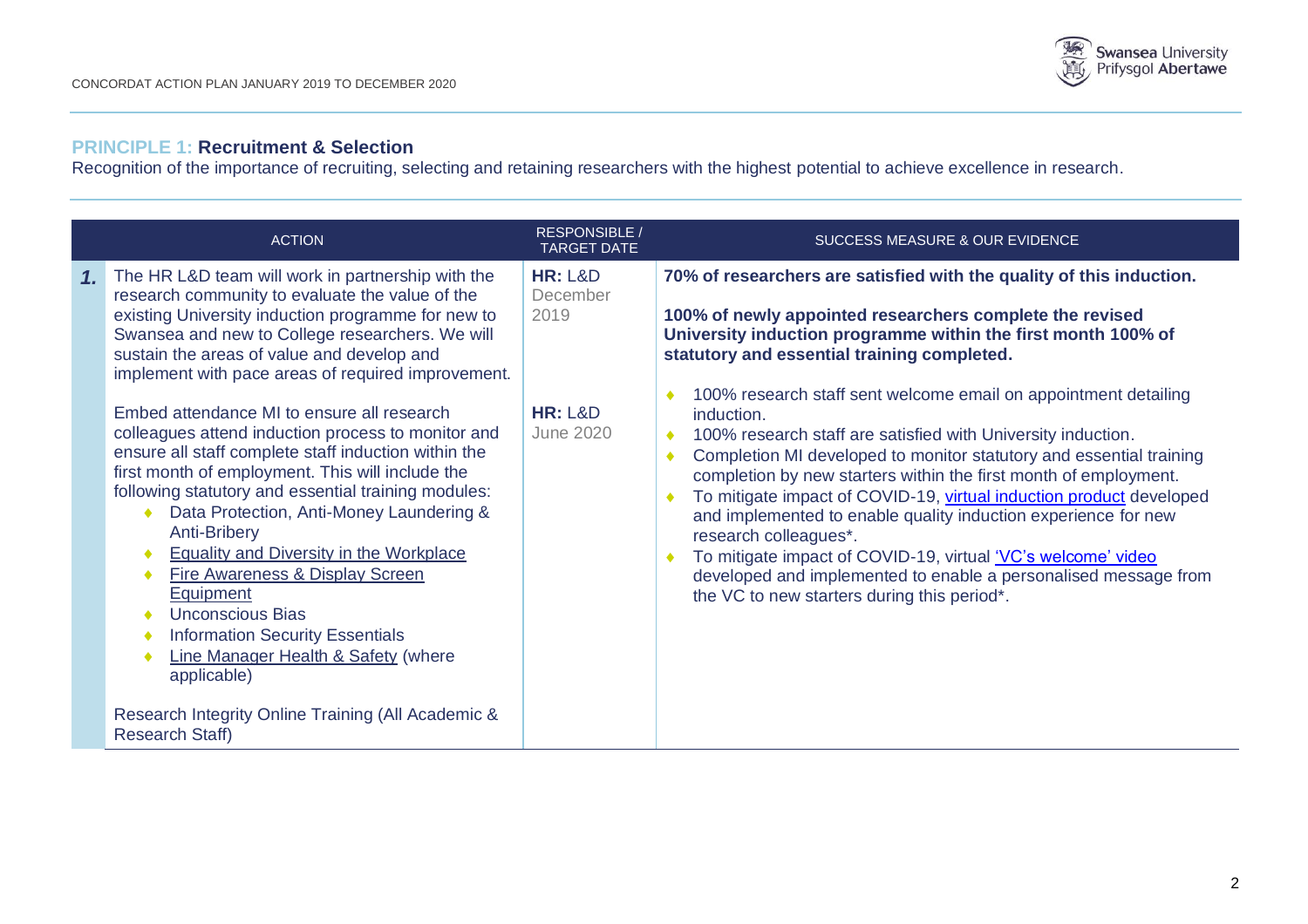

|    | <b>ACTION</b>                                                                                                                                                                                                                                                                                                                                                                                                                                                                                                                                                                              | <b>RESPONSIBLE</b><br><b>TARGET DATE</b>       | <b>SUCCESS MEASURE &amp; OUR EVIDENCE</b>                                                                                                                                                                                                                                                                                                                                                                                                                                                                                                                                                                                                                                                                                                                                                                                                                                                                                                                                                                                                                                                                                                                                                                                                                                                                                                         |
|----|--------------------------------------------------------------------------------------------------------------------------------------------------------------------------------------------------------------------------------------------------------------------------------------------------------------------------------------------------------------------------------------------------------------------------------------------------------------------------------------------------------------------------------------------------------------------------------------------|------------------------------------------------|---------------------------------------------------------------------------------------------------------------------------------------------------------------------------------------------------------------------------------------------------------------------------------------------------------------------------------------------------------------------------------------------------------------------------------------------------------------------------------------------------------------------------------------------------------------------------------------------------------------------------------------------------------------------------------------------------------------------------------------------------------------------------------------------------------------------------------------------------------------------------------------------------------------------------------------------------------------------------------------------------------------------------------------------------------------------------------------------------------------------------------------------------------------------------------------------------------------------------------------------------------------------------------------------------------------------------------------------------|
| 2. | HR will continue its approach to supporting the<br>University in promoting gender equality and in<br>addressing challenges in different disciplines. We<br>will do this through embedding positive action<br>statements in job adverts across STEMM as part of<br>our five-stage recruitment framework and will<br>monitor impact.<br>The number of researcher job adverts with positive<br>action statements will be systematically monitored<br>through a compliance framework and a systematic<br>approach explored as part of the introduction of a<br>new recruitment system in 2019. | HR:<br>Performance<br>Lead<br>December<br>2019 | 100% of researcher job adverts in STEMM disciplines have positive<br>action statements.<br><b>Compliance framework in place.</b><br>Increased applications from females across research roles in STEMM<br>subjects by 10% (success rates for 2017/18 = 13.12%). All recruitment<br>and selection procedures are transparent and policies/procedures<br>are published on the University webpages.<br>We have embedded a compliance framework to ensure 100%<br>researcher job adverts contain Positive Action statements.<br>The number of female applicants for research roles in STEMM<br>$\blacklozenge$<br>subjects has increased by 24% during this period (August 2019 - July<br>2020) compared to the previous year.<br>In STEMM, success rates for females at the shortlisting and interview<br>۰<br>stage are 37% and 41% for 2018/2019 and 48% and 43% for<br>2019/2020, respectively.<br>Our recruitment and selection policies and procedures are transparent<br>۰<br>and published on our webpages/intranet.<br>100% of our job adverts have Athena SWAN logos to demonstrate<br>commitment to gender equality.<br>A requirement for interviewees is there have training on Equality,<br>۰<br>Diversity and Inclusivity and Unconscious bias training.<br>Gender balance on interview panels is also encouraged wherever<br>possible. |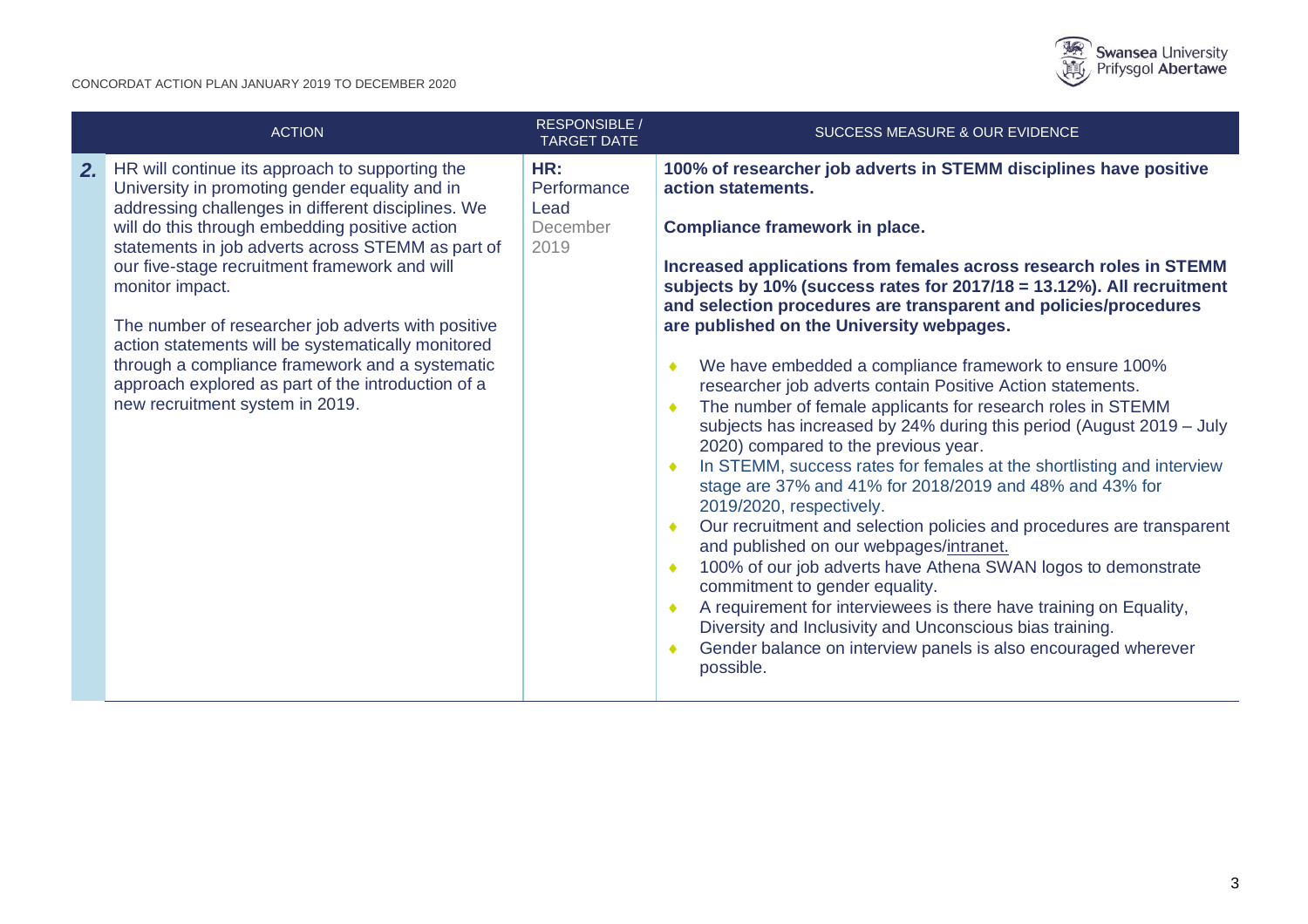

| <b>ACTION</b>                                                                                                                                                                                                                                                                                                                                                                                                                                                                                                                                                                                                                                                                                                                                                                            | <b>RESPONSIBLE</b><br><b>TARGET DATE</b> | SUCCESS MEASURE & OUR EVIDENCE                                                                                                                                                                                                                                                                                                                                                                                                                                                                                                                                                                                                                                                                                                                                                                                                                                                                                                                                                                                                                                                                                                                    |
|------------------------------------------------------------------------------------------------------------------------------------------------------------------------------------------------------------------------------------------------------------------------------------------------------------------------------------------------------------------------------------------------------------------------------------------------------------------------------------------------------------------------------------------------------------------------------------------------------------------------------------------------------------------------------------------------------------------------------------------------------------------------------------------|------------------------------------------|---------------------------------------------------------------------------------------------------------------------------------------------------------------------------------------------------------------------------------------------------------------------------------------------------------------------------------------------------------------------------------------------------------------------------------------------------------------------------------------------------------------------------------------------------------------------------------------------------------------------------------------------------------------------------------------------------------------------------------------------------------------------------------------------------------------------------------------------------------------------------------------------------------------------------------------------------------------------------------------------------------------------------------------------------------------------------------------------------------------------------------------------------|
| 3. CROS 2017 indicated that 10.75% of Swansea<br>researchers had not received a written summary of<br>what the job entailed at appointment (compared to<br>5.54% nationally).<br>No job will be advertised without the job description<br>in place.<br>We will skill PI's to ensure job descriptions are clear,<br>state the requirements of the role and detail the level<br>of information that any particular application would<br>need.<br>We will utilise CROS 2019 and 2021 to assess<br>whether the action has made a difference.<br>As part of our revised and improved recruitment<br>framework we will engage with successful applicants<br>to explore their experience and monitor compliance<br>via our new recruitment process for all appointments,<br>including research. | <b>HR</b><br>September<br>2019           | 100% Research staff are recruited and appointed to a written job<br>description and are clear on the purpose of their role.<br>Workshops delivered on writing job descriptions with evaluation<br>showing 100% participants able to develop quality job descriptions<br>that are clear, state the requirements of the role and detail the level of<br>information that an applicant would need.<br>As part of our recruitment compliance processes, no job is advertised<br>without a job description in place that makes clear the requirements of<br>the role.<br>93% of Swansea researchers stated that they had been appointed to<br>$\bullet$<br>a written job description (CROS 2019) that stated the qualifications<br>(92%) and specialist research skills required (90%).<br>We have developed 'on demand' recruitment resources to enable<br>۰<br>recruiting managers to develop job descriptions that are clear, state<br>the requirements of the role and the level of information that an<br>applicant would need. Tailored recruitment support is provided as<br>required by the HR Business Partnering and Service delivery teams. |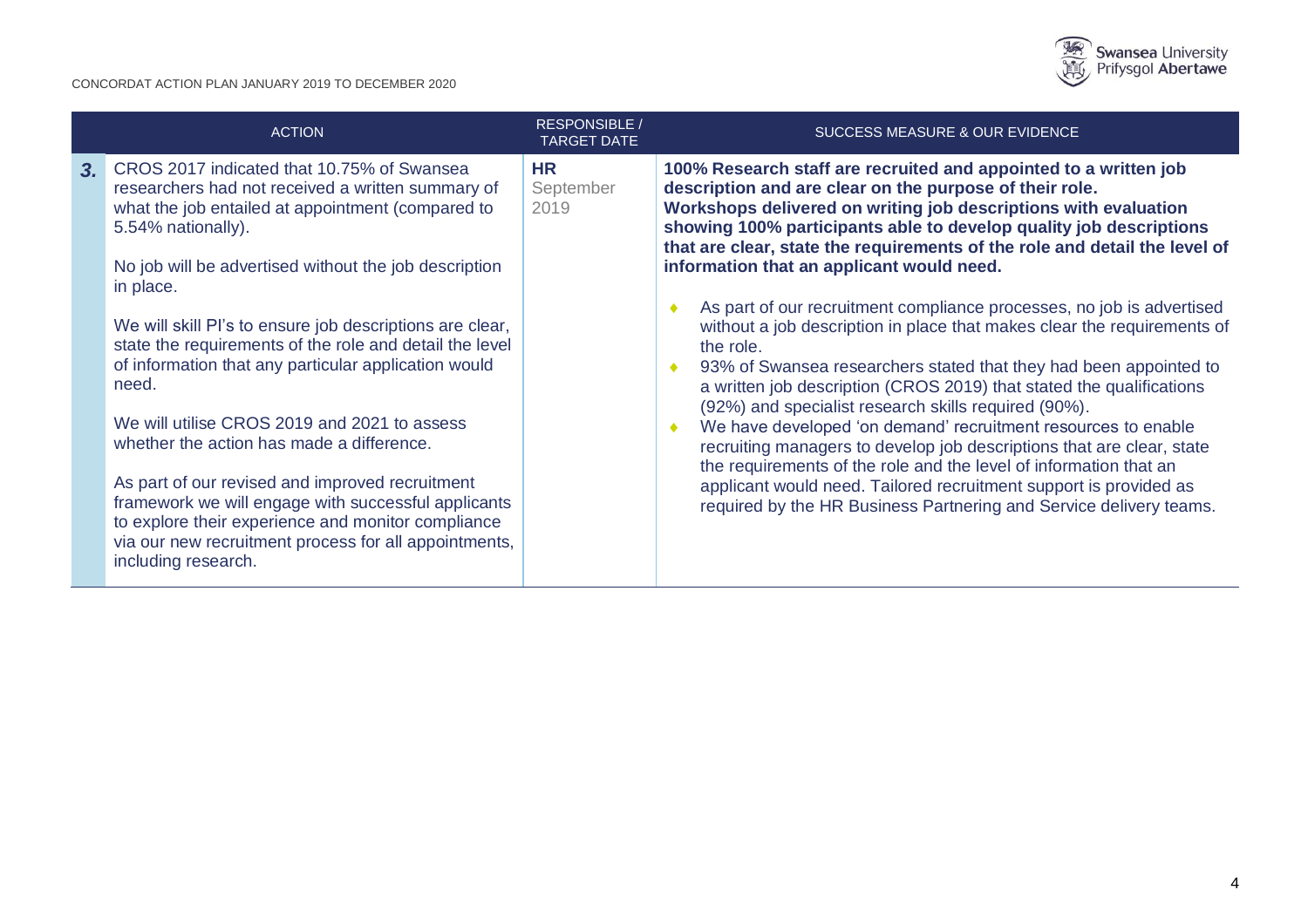

# **PRINCIPLE 2: Recognition and Value**

Researchers are recognised and valued by their employing organisation as an essential part of their organisation's human resources and a key component of their overall strategy to develop and deliver world-class research.

|    | <b>ACTION</b>                                                                                                                                                                                                                             | <b>RESPONSIBLE /</b><br><b>TARGET DATE</b>                                                                                                                                                                                     | SUCCESS MEASURE & OUR EVIDENCE                                                                                                                                                                                                                                                                                                                                                                                                                                                                                                                                                              |
|----|-------------------------------------------------------------------------------------------------------------------------------------------------------------------------------------------------------------------------------------------|--------------------------------------------------------------------------------------------------------------------------------------------------------------------------------------------------------------------------------|---------------------------------------------------------------------------------------------------------------------------------------------------------------------------------------------------------------------------------------------------------------------------------------------------------------------------------------------------------------------------------------------------------------------------------------------------------------------------------------------------------------------------------------------------------------------------------------------|
| 4. | Continue to sustain 100% PDR participation rates for<br>research staff colleagues - enabling research staff to<br>have meaningful professional development<br>conversations regarding their current role and their<br>career aspirations. | <b>HR: Interim</b><br>Professional<br>Development<br><b>Reviews</b><br>$(1^{st}$ Mar $-31^{st}$<br>May. 2019/20)<br><b>HR: Annual</b><br>Professional<br>Development<br><b>Reviews</b><br>$(1st$ Sept $-30th$<br>Nov. 2019/20) | 100% eligible research staff have a professional development<br>discussion with their reviewer with clear outcomes linked to<br>development and training support.<br>The University continues to enable performance with 100% eligible<br>$\blacklozenge$<br>research staff having a professional development review discussion<br>with their Reviewer in both 2019 and 2020. Outcomes agreed during<br>this discussion for the forthcoming period are linked to development<br>and training support.                                                                                       |
| 5. | Continue to increase Research fellowship opportunities<br>including recruitment of 'FloMo' Fellows (second<br>cohort) with dedicated support provided.                                                                                    | <b>REIS:</b><br>Associate<br><b>Director</b><br>December<br>2020                                                                                                                                                               | Year-on-year increase in research fellowships by 20% from baseline of<br>37 (2016-2018).<br>The University has continued to increase research fellowship<br>$\bullet$<br>opportunities with 43 Fellowships awarded (£18.9million income).<br>There has been a further cohort of early career researchers engaged in<br>$\bullet$<br>the Florence Mockeridge Fellowship Group - with a total of 22 early<br>career researchers mentored and developed in the areas of bid writing,<br>funder/fellowship and grant awareness, interdisciplinary collaborations,<br>resilience and leadership. |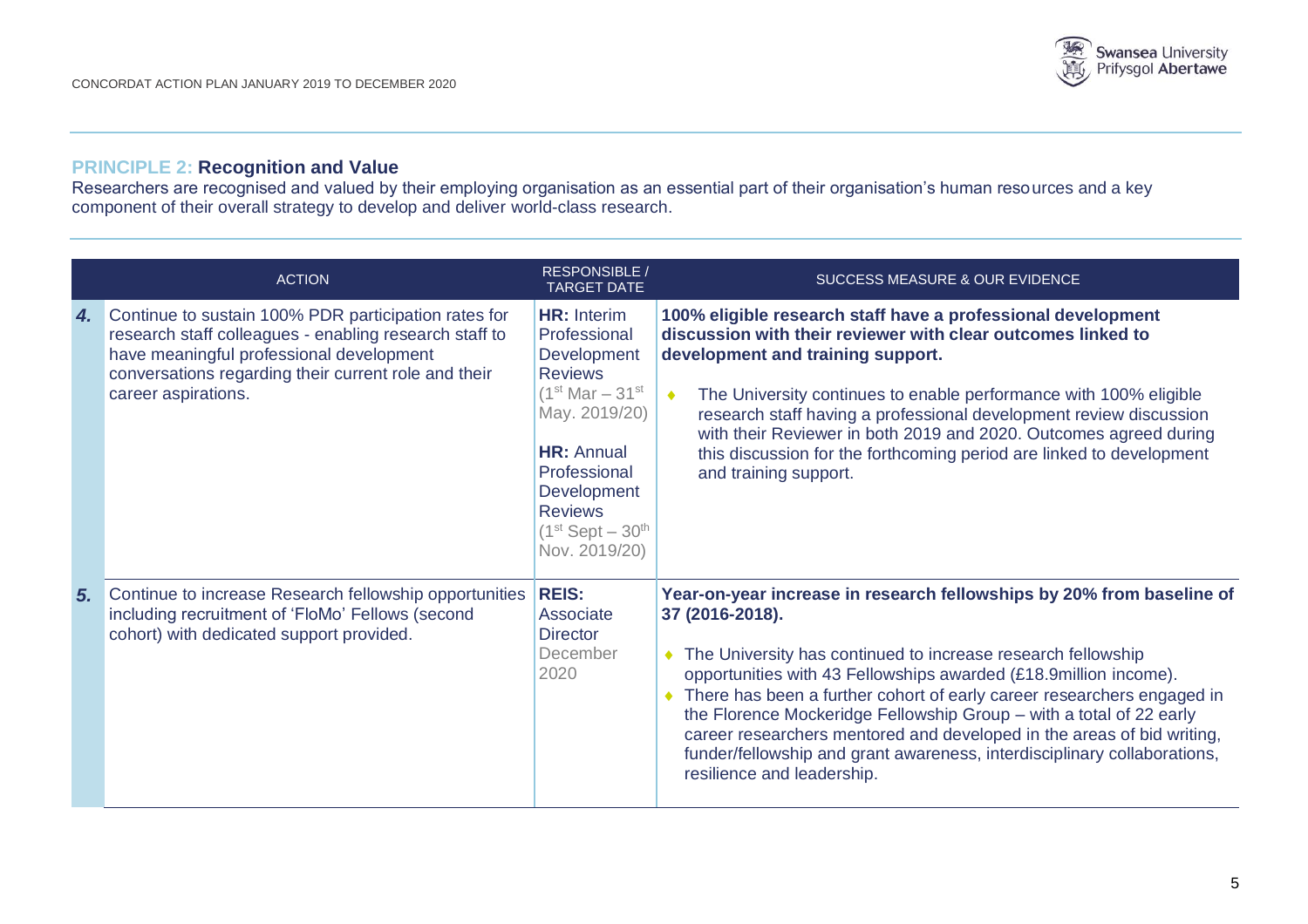

|    | <b>ACTION</b>                                                                                                                                                                                                                             | <b>RESPONSIBLE /</b><br><b>TARGET DATE</b> | SUCCESS MEASURE & OUR EVIDENCE                                                                                                                                                                                                                                                                                                                                                                                                                                                                                                                                                                                                                                                                                                            |
|----|-------------------------------------------------------------------------------------------------------------------------------------------------------------------------------------------------------------------------------------------|--------------------------------------------|-------------------------------------------------------------------------------------------------------------------------------------------------------------------------------------------------------------------------------------------------------------------------------------------------------------------------------------------------------------------------------------------------------------------------------------------------------------------------------------------------------------------------------------------------------------------------------------------------------------------------------------------------------------------------------------------------------------------------------------------|
| 6. | Continue to offer flagship public engagement events<br>such as the Swansea Science Festival, Three Minute<br>Thesis, Fame lab and Research as Art to provide<br>researchers with an opportunity to develop their<br>communication skills. | <b>REIS</b><br>December<br>2019            | 100% of Researchers are made aware of opportunities to develop their<br>communication and researcher participation in each event measured.<br>We have continued to offer flagship public engagement events to<br>۰<br>provide researchers with an opportunity to increase their visibility and<br>develop their communication skills. Awareness is raised through all-<br>staff and targeted communications to the research staff community,<br>and through engagement with the RSWG (see minutes 6.11.19).<br>Engagement has included:<br>Swansea Science Festival 2019 and 2020;<br>Research as Art;<br><b>Three Minute Thesis</b><br>٠<br><b>Famelab – L&amp;D Manager attended as a judge at the regional and all</b><br>Wales final. |
|    | 7. Continue to commit University budget and engage in<br>Welsh Crucible as a means of developing future<br>research leaders, and monitor researcher attendance<br>at roadshows /engagement sessions                                       | HR:<br><b>L&amp;D Manager</b>              | 100% eligible researchers contacted and invited to information<br>workshops to raise awareness of Welsh Crucible and to encourage<br>applications from researchers, interested in developing as a future<br>research leader.<br>The University continues to commit a budget and engage Welsh<br>۰<br>Crucible as a means of developing future research leaders. Every year,<br>30 highly promising early/mid-career researchers from across Wales<br>are selected to take part, via a highly competitive process, managed by<br>six Partner Institutions in Wales. Over the last two years, Swansea has<br>supported 10 researchers, four of which are research staff, on this<br>prestigious programme.                                  |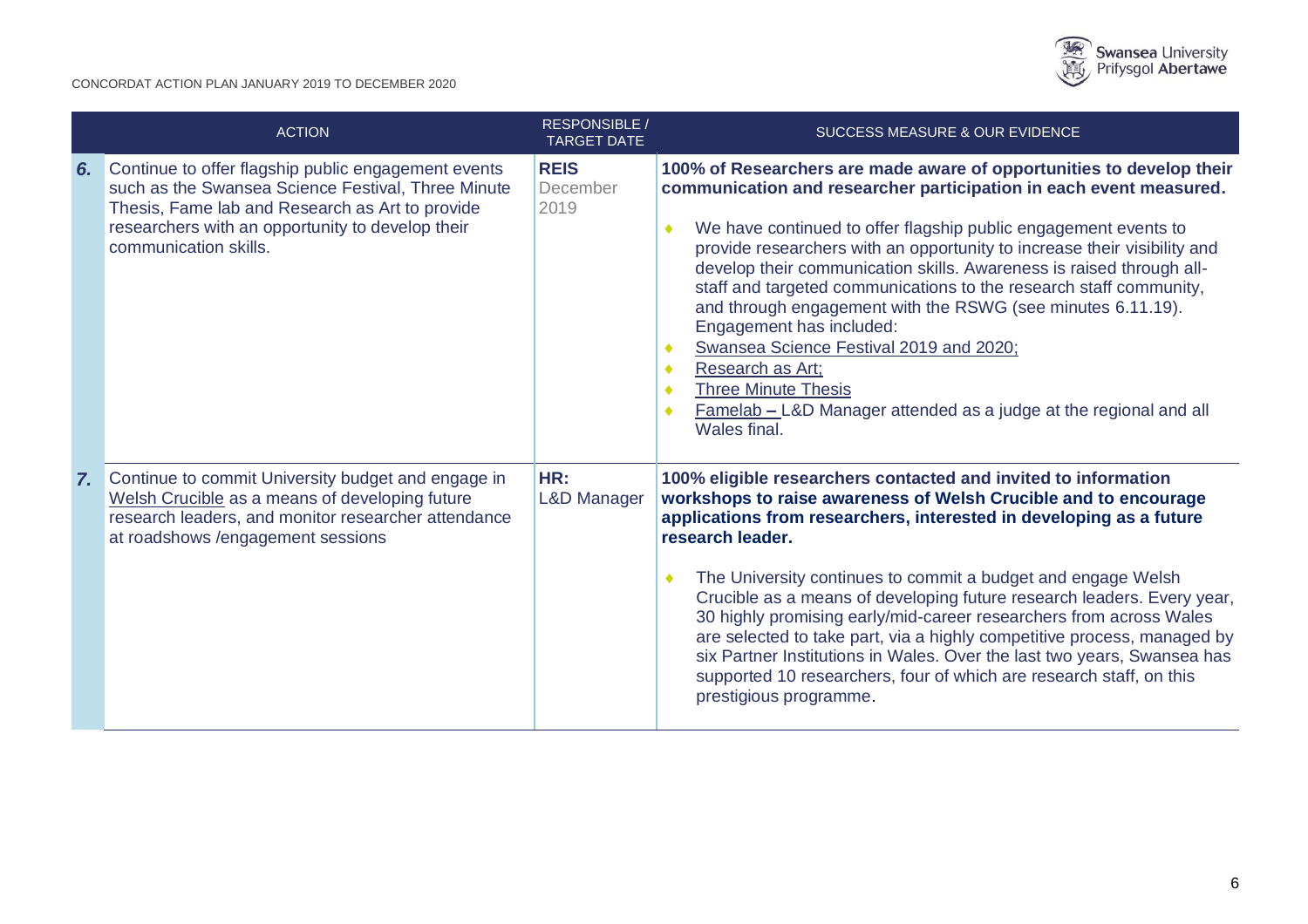

|    | <b>ACTION</b>                                                                                                                | <b>RESPONSIBLE</b><br><b>TARGET DATE</b>                         | <b>SUCCESS MEASURE &amp; OUR EVIDENCE</b>                                                                                                                                                                                                                                                                                                                                                                                                                                                                                                                                                                                     |
|----|------------------------------------------------------------------------------------------------------------------------------|------------------------------------------------------------------|-------------------------------------------------------------------------------------------------------------------------------------------------------------------------------------------------------------------------------------------------------------------------------------------------------------------------------------------------------------------------------------------------------------------------------------------------------------------------------------------------------------------------------------------------------------------------------------------------------------------------------|
| 8. | We will encourage applications from Early Career<br>Researcher's to the University Research and<br><b>Innovation Awards.</b> | <b>REIS:</b><br>Associate<br><b>Director</b><br>December<br>2019 | Researchers are recognised in University Research & Innovation<br>Awards ceremony through nomination and success in the Rising Star<br>- Early Career (January 2020).<br>The University continues to celebrate the role of Early Career<br>Researchers via the University Research and Innovation Awards<br>(January 2020). The total number of nominations increased in 2020<br>(112 in 2020; 87 in 2018), with 13 for the prestigious Early Career<br>Researcher Rising Star Award. This year's prize was awarded to a<br>Technology Transfer Fellow from the College of Engineering. Research<br>& Innovation Awards 2020. |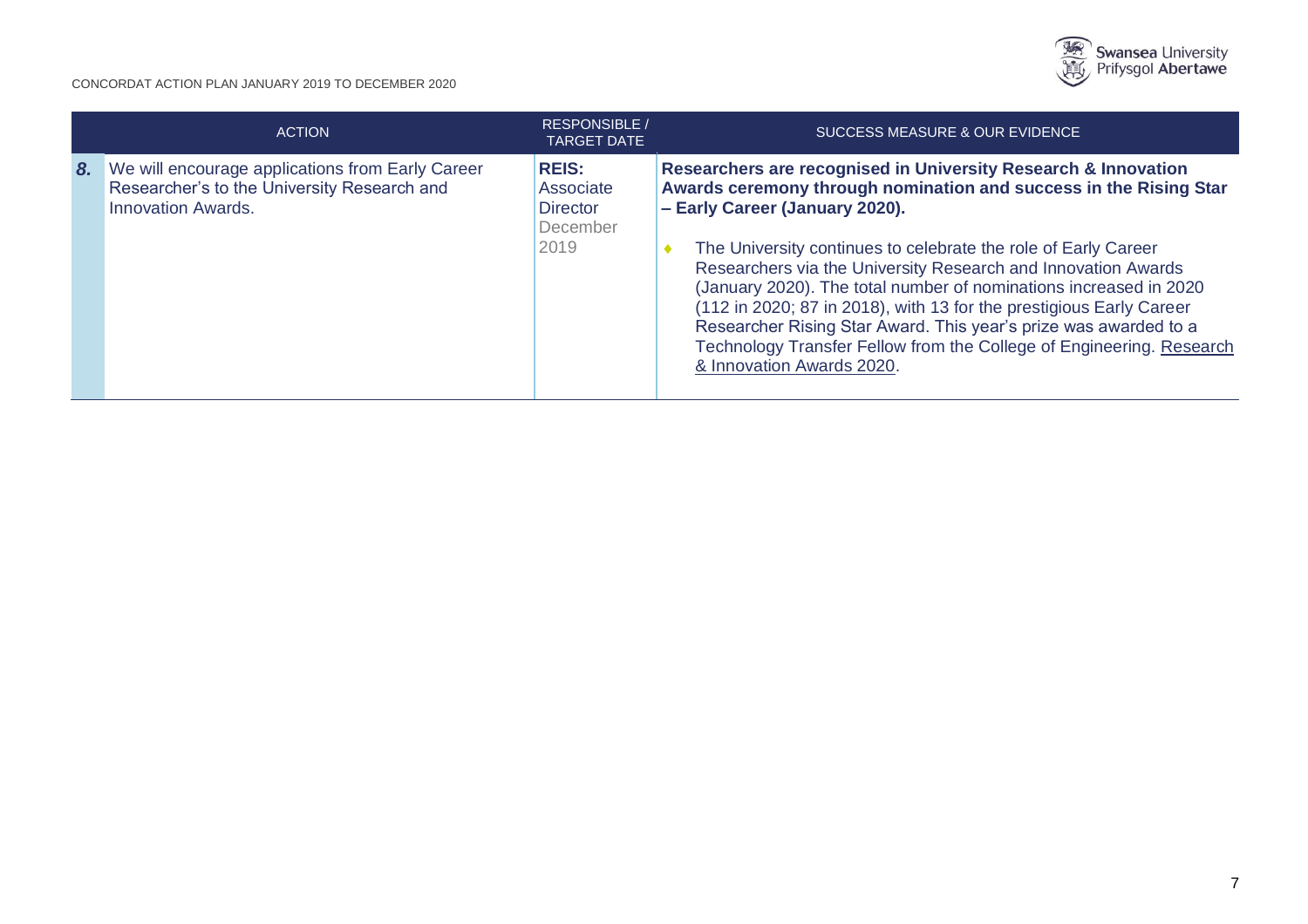

# **PRINCIPLE 3 & 4: Support and Career Development**

Researchers are equipped and supported to be adaptable and flexible in an increasingly diverse, mobile, global research environment. The importance of researchers' personal and career development, and lifelong learning, is clearly recognised and promoted at all stages of their career.

|    | <b>ACTION</b>                                                                                                                                                                                                                                                                                                                         | <b>RESPONSIBLE /</b><br><b>TARGET DATE</b>                                                                                          | <b>SUCCESS MEASURE &amp; OUR EVIDENCE</b>                                                                                                                                                                                                                                                                                                                                                                                                                                                                                                                                                                                                                                                                                                                                                                                                                                                                                                                                                                                                                                                                                                                                            |
|----|---------------------------------------------------------------------------------------------------------------------------------------------------------------------------------------------------------------------------------------------------------------------------------------------------------------------------------------|-------------------------------------------------------------------------------------------------------------------------------------|--------------------------------------------------------------------------------------------------------------------------------------------------------------------------------------------------------------------------------------------------------------------------------------------------------------------------------------------------------------------------------------------------------------------------------------------------------------------------------------------------------------------------------------------------------------------------------------------------------------------------------------------------------------------------------------------------------------------------------------------------------------------------------------------------------------------------------------------------------------------------------------------------------------------------------------------------------------------------------------------------------------------------------------------------------------------------------------------------------------------------------------------------------------------------------------|
| 9. | Feedback from RSWG highlights that some ECRs<br>are not familiar with the opportunities for promotion<br>or other career routes.                                                                                                                                                                                                      | HR: Head of<br>Transformation                                                                                                       | Revised researcher promotion webpages in place, containing clear<br>and consistent messages / timescales.                                                                                                                                                                                                                                                                                                                                                                                                                                                                                                                                                                                                                                                                                                                                                                                                                                                                                                                                                                                                                                                                            |
|    | The University will develop and implement a<br>systematic approach to monitor the number of<br>successful promotions, applications for fellowships<br>and other career progression opportunities.<br>Develop and implement a transparent and<br>systematic approach to embed Academic Career<br>Pathways (ACP) in research promotion. | <b>REIS: Deputy</b><br>Head of<br>Research<br>Development,<br>December<br>2019<br>HR: Head of<br>Transformation<br>December<br>2020 | Systematic approach in place that monitors:<br>• Numbers of research staff applying for (i) fellowships and (ii)<br>promotions<br>◆ Research promotion success rates for gender and race.<br>183 staff have applied for fellowships during this period with a total of 43<br>appointments made.<br>The University continues to develop its promotion process for research<br>staff, which now incorporates feedback for all unsuccessful applicants<br>and the opportunity to discuss in person with the Director of Research or<br>during current times via zoom. The number of applicants for both<br>Research Officer and Senior Research Officer has increased by 50%<br>since 2018. The last round of promotions (2019/20) resulted in; 75%<br>success for promotion to Research Officer Grade 8 and 33% success for<br>promotion to Senior Research Office Grade 9. Success rates for<br>promotion to research officer by female and BAME research staff<br>remained the same as in 2018. Success rates for promotion of female<br>researchers to Senior Research Officer were reduced in comparison to<br>the 2018 promotions, while the number of successful BAME applicants |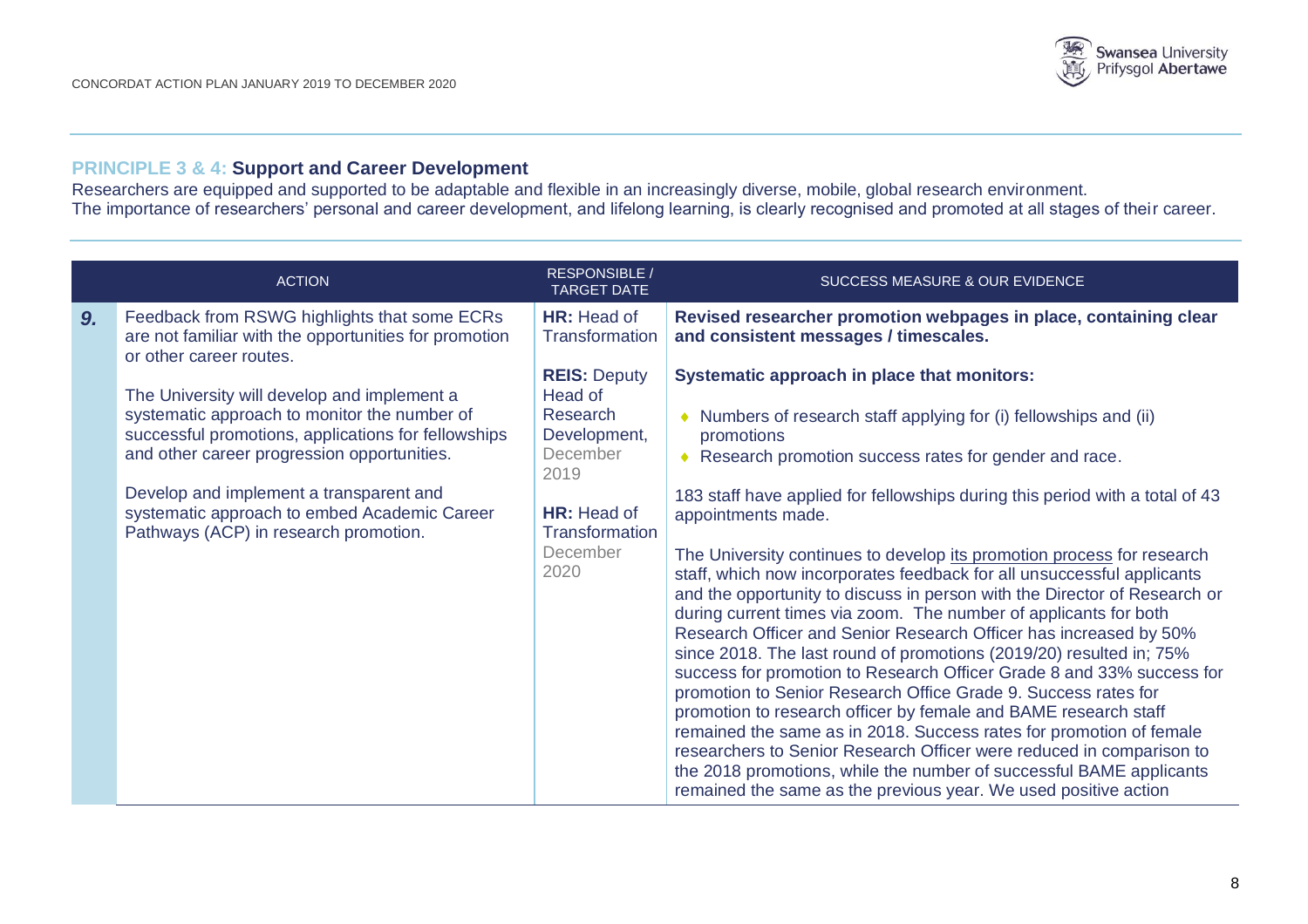

| <b>ACTION</b> | <b>RESPONSIBLE</b><br><b>TARGET DATE</b> | <b>SUCCESS MEASURE &amp; OUR EVIDENCE</b>                                                                                                                                                                                                                                                                                                                                                                                                              |
|---------------|------------------------------------------|--------------------------------------------------------------------------------------------------------------------------------------------------------------------------------------------------------------------------------------------------------------------------------------------------------------------------------------------------------------------------------------------------------------------------------------------------------|
|               |                                          | statements for encouraging attendance from BAME applicants and this<br>has been successful.                                                                                                                                                                                                                                                                                                                                                            |
|               |                                          | ACP included in researcher promotion.                                                                                                                                                                                                                                                                                                                                                                                                                  |
|               |                                          | ♦ We have undertaken extensive external benchmarking on the<br>Research Promotion career routes across the sector and continue to<br>work on the Research Promotion Criteria to mirror the Academic<br>Career Pathway framework. We are continuing to review and develop<br>the work within the Research Promotion policy and procedures.                                                                                                              |
|               |                                          | Researcher promotion workshops implemented with 100% of<br>researchers attending stating they are clear about the University<br>process for promotion.                                                                                                                                                                                                                                                                                                 |
|               |                                          | ♦ We remain committed to delivering promotion workshops for research<br>staff in line with implementation of revised research promotion criteria.<br>• In the short-term, we will continue to update the website and<br>employees with clear and transparent promotion information.<br>◆ 100% of promotions panel committee members have completed EDI<br>Training and Unconscious bias training, ensuring decisions made are<br>fair an without bias. |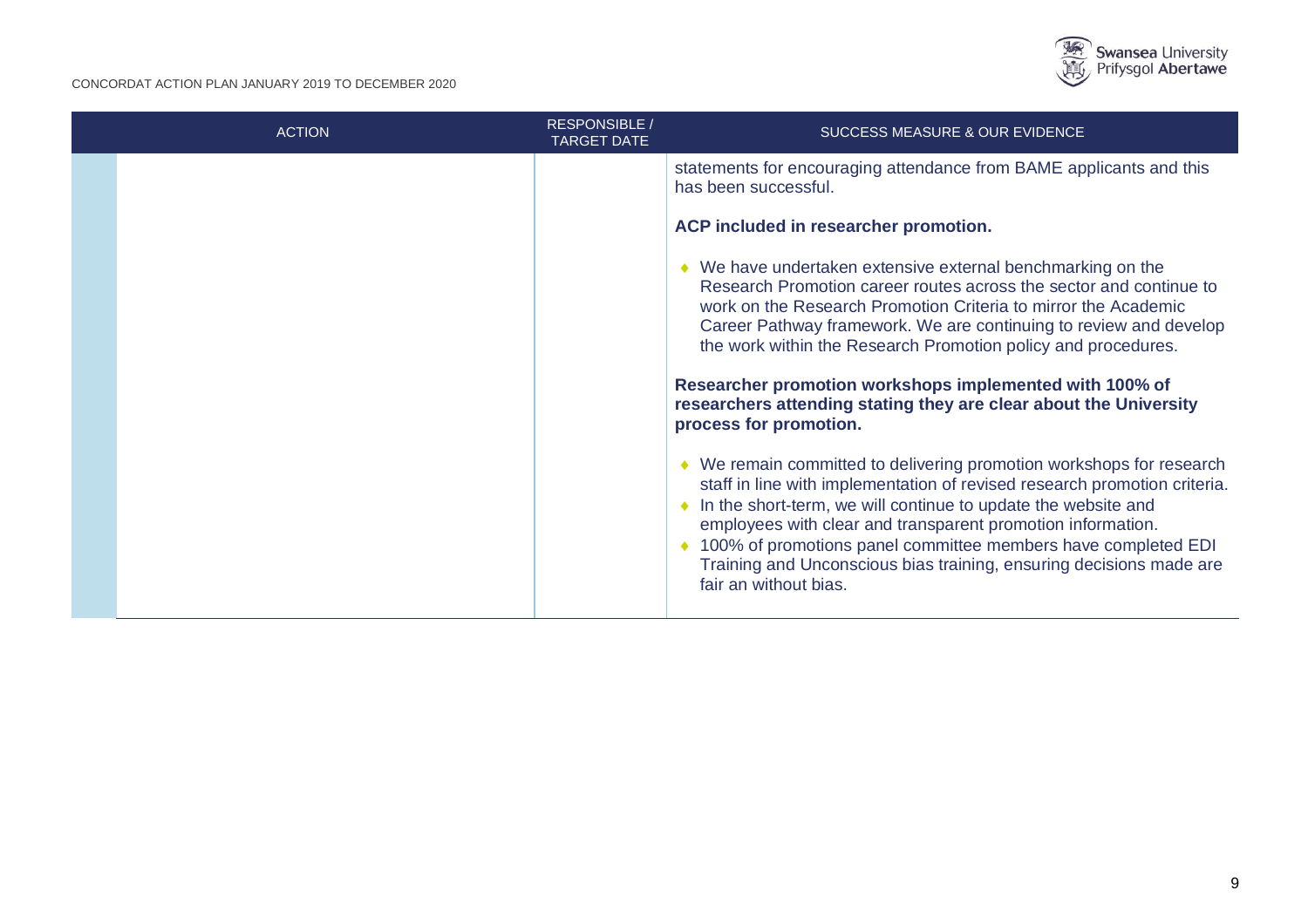

|       | <b>ACTION</b>                                                                                                                                                                                                                        | <b>RESPONSIBLE /</b><br><b>TARGET DATE</b>                                                                              | SUCCESS MEASURE & OUR EVIDENCE                                                                                                                                                                                                                                                                                                                                                                                                                                                                                                                                                                                                                                                                           |
|-------|--------------------------------------------------------------------------------------------------------------------------------------------------------------------------------------------------------------------------------------|-------------------------------------------------------------------------------------------------------------------------|----------------------------------------------------------------------------------------------------------------------------------------------------------------------------------------------------------------------------------------------------------------------------------------------------------------------------------------------------------------------------------------------------------------------------------------------------------------------------------------------------------------------------------------------------------------------------------------------------------------------------------------------------------------------------------------------------------|
| 10. l | Continue approach for PIs in terms of developing<br>their leadership through the University Core<br>Leadership Development programme and 360<br>leadership feedback.                                                                 | <b>HR: L&amp;D</b><br>December<br>2020                                                                                  | 100% eligible staff having engaged/completed the programme by<br>December 2020.<br>◆ We have developed an online toolkit for University Managers<br>(Managers Hub)<br>◆ 113 (68 in 2019 and 45 in 2020) academic Principal Investigator's<br>took part in 360 leadership feedback based on our leadership<br>expectations. In each instance, leadership feedback from a range of<br>sources including direct reports, colleagues and peers, and line<br>managers is used to highlight leadership strengths, as well as areas<br>for leadership growth. Research staff with line management<br>responsibilities are also invited to participate in this process and gain<br>feedback on their leadership. |
| 11.   | Package the University researcher support (training,<br>online resources, coaching, mentoring and research<br>guidance) in one clear communication and use the<br>research hubs and RSWG to disseminate.                             | HR, REIS,<br>RSWG, Hubs,<br>Marketing,<br><b>Recruitment</b><br>&<br><b>International</b><br>Development;<br>March 2019 | New University Research webpages designed, developed and<br>implemented enabling Research Staff to navigate and access<br>university wide services / opportunities.<br>• In line with the University centenary year, we have developed our<br>research webpages so that they contain accurate and clear<br>communication on University researcher support. The RSWG was<br>engaged in the development of these webpages (see minutes<br>$6.11.19$ ).                                                                                                                                                                                                                                                     |
| 12.   | Although mentoring is supported by the University -<br>not all researchers are aware of it (feedback from the<br>RSWG).<br>The HR L&D team will work in partnership with the<br>research community to evaluate the value of existing | <b>HR: L&amp;D</b><br>Manager<br><b>July 2019</b><br><b>HR: L&amp;D</b><br>Manager<br>May 2020                          | 100% of new research staff are offered a mentor as part of their<br>appointment and induction process.<br>• We have strengthened our process for allocating mentors to new<br>research staff following feedback from CROS (2019) and the RSWG.<br>All new researchers are allocated a named mentor on appointment                                                                                                                                                                                                                                                                                                                                                                                        |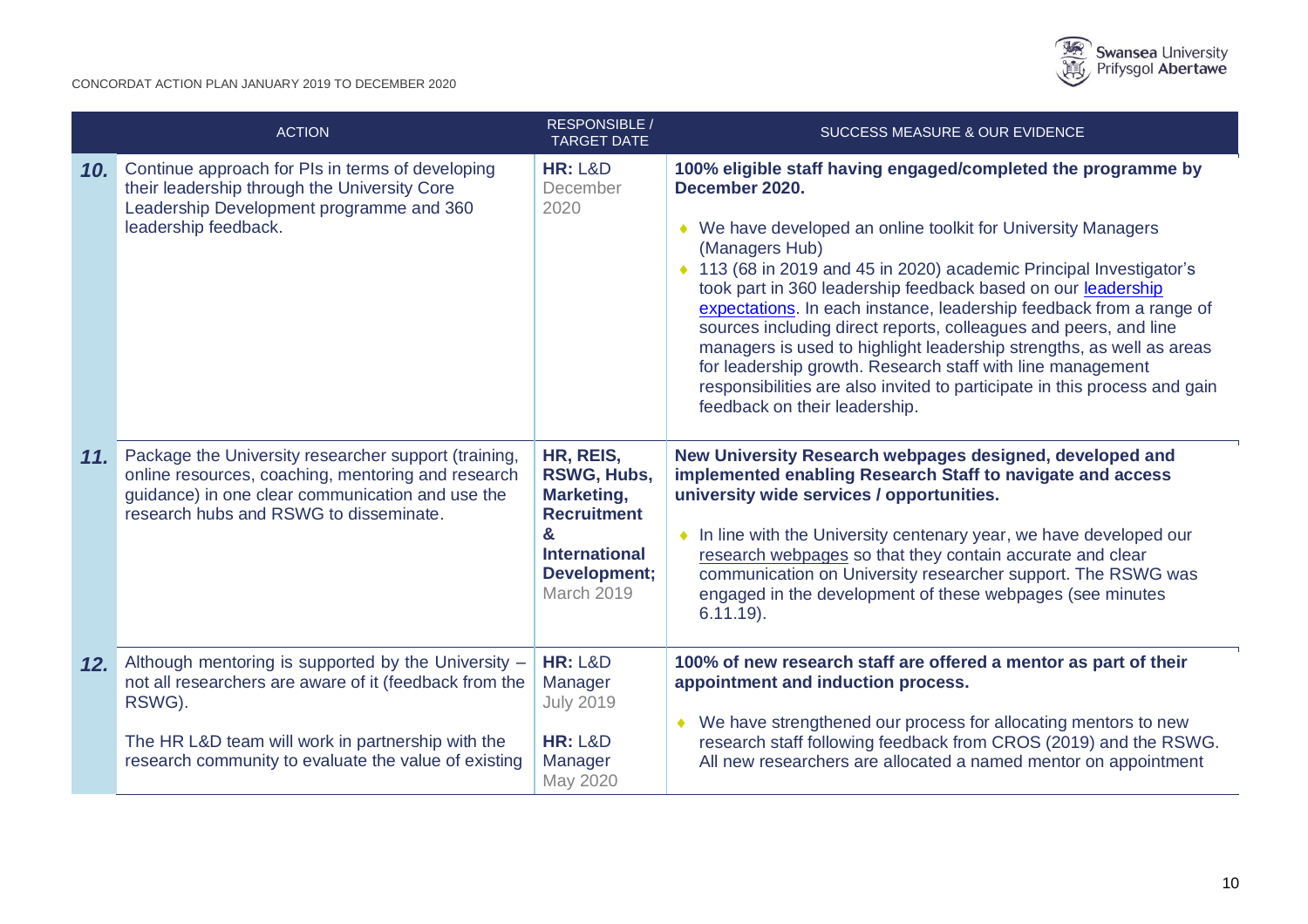

|     | <b>ACTION</b>                                                                                     | RESPONSIBLE /<br><b>TARGET DATE</b>                              | SUCCESS MEASURE & OUR EVIDENCE                                                                                                                                                                                                                                                                                                                                                                                                                                                                                                                                                                                                       |
|-----|---------------------------------------------------------------------------------------------------|------------------------------------------------------------------|--------------------------------------------------------------------------------------------------------------------------------------------------------------------------------------------------------------------------------------------------------------------------------------------------------------------------------------------------------------------------------------------------------------------------------------------------------------------------------------------------------------------------------------------------------------------------------------------------------------------------------------|
|     | mentoring, sustain the areas of value and develop<br>and implement areas of required improvement. |                                                                  | and the mentor is now included in the welcome email to new research<br>staff starters.                                                                                                                                                                                                                                                                                                                                                                                                                                                                                                                                               |
|     |                                                                                                   |                                                                  | HR L&D deliver eight mentoring skills workshops across the<br>reporting period.                                                                                                                                                                                                                                                                                                                                                                                                                                                                                                                                                      |
|     |                                                                                                   |                                                                  | We continue to deliver mentoring skills workshops to support<br>mentors in their role with seven delivered since 2019.                                                                                                                                                                                                                                                                                                                                                                                                                                                                                                               |
|     |                                                                                                   |                                                                  | Establish a baseline percentage of respondents who have a mentor<br>in CROS 2019 and increase by 10% in 2021.                                                                                                                                                                                                                                                                                                                                                                                                                                                                                                                        |
|     |                                                                                                   |                                                                  | Research staff representatives from the RSWG act as points of<br>contact for researchers requiring a Mentor as part of their continuing<br>professional development, signposting as appropriate.<br>College of Engineering have introduced a local mentoring scheme,<br>and are seeking to share areas of good practice and impact of this<br>support and at a University level.<br>We will utilise CROS 2021 to measure the impact of these activities<br>and measure how many research staff have a mentor in comparison<br>to the previous survey (CROS 2019; 20%).                                                               |
| 13. | Increase awareness of PI's of costing researcher<br>career development into funding bids.         | <b>REIS:</b><br>Associate<br><b>Director</b><br>December<br>2019 | Career development for researchers included in the University<br>research support process and evident in funding bids<br>Dedicated Research Hubs are the first point of contact for<br>۰<br>researchers thinking of applying for external grant funding. One to<br>one PI support via a team of dedicated bid-writers raises awareness<br>of costing researcher career development into high-quality funding<br>proposals. Where funders require additional information, the Bid<br>Writers liaise with the relevant units to pull together all relevant<br>details and integrate this into a coherent narrative to support the PI's |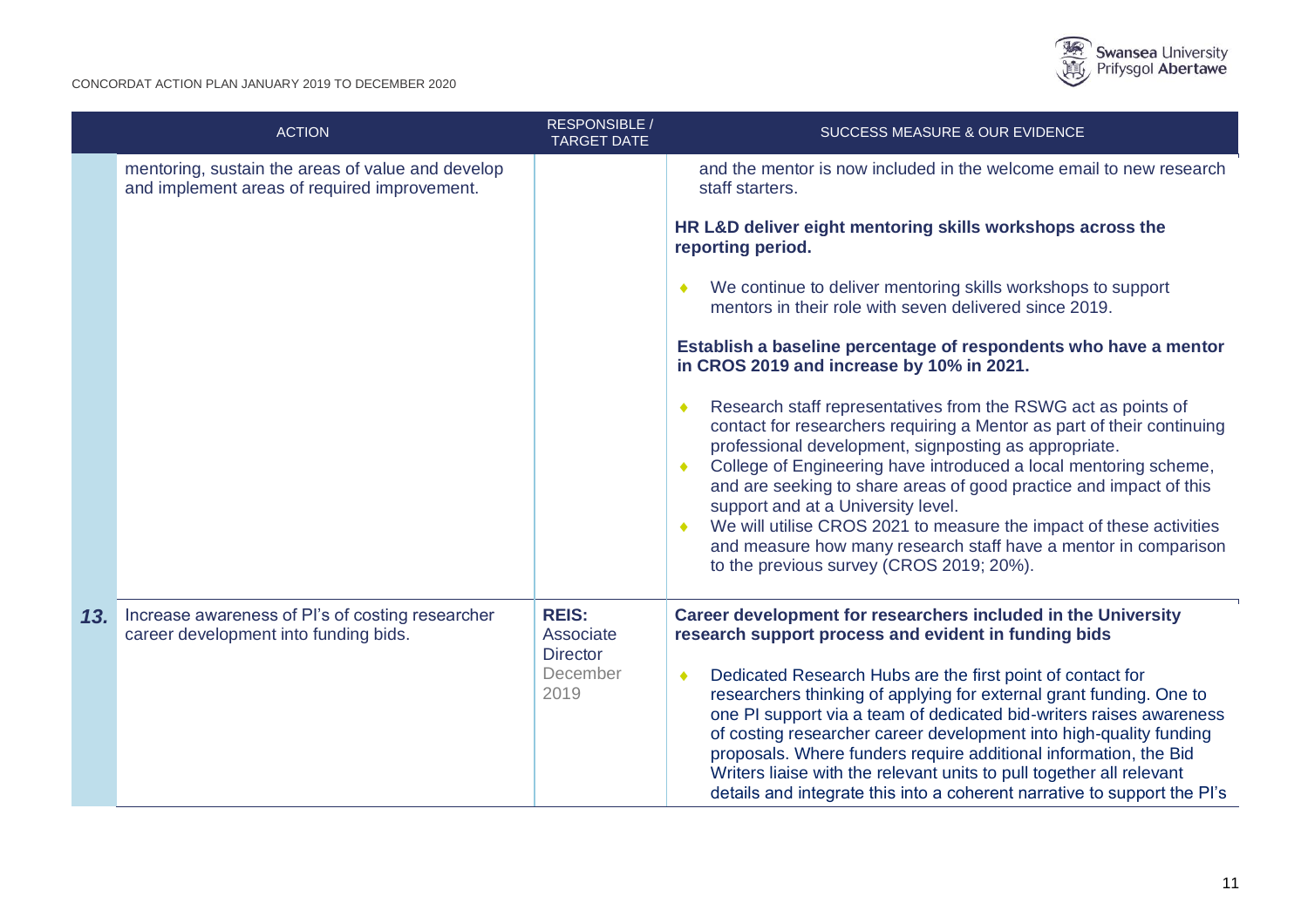

|    | <b>ACTION</b>                                                                                                                                                                                                                                                                                                                 | <b>RESPONSIBLE</b><br><b>TARGET DATE</b>                                       | <b>SUCCESS MEASURE &amp; OUR EVIDENCE</b>                                                                                                                                                                                                                                                                                                                                                                                                                                                                                                                                                                                                                                                                                                                                                                                                                                                                                                                                                             |
|----|-------------------------------------------------------------------------------------------------------------------------------------------------------------------------------------------------------------------------------------------------------------------------------------------------------------------------------|--------------------------------------------------------------------------------|-------------------------------------------------------------------------------------------------------------------------------------------------------------------------------------------------------------------------------------------------------------------------------------------------------------------------------------------------------------------------------------------------------------------------------------------------------------------------------------------------------------------------------------------------------------------------------------------------------------------------------------------------------------------------------------------------------------------------------------------------------------------------------------------------------------------------------------------------------------------------------------------------------------------------------------------------------------------------------------------------------|
|    |                                                                                                                                                                                                                                                                                                                               |                                                                                | case for development support. They also identify areas of weakness<br>within proposed career development activities and suggest training<br>options to mitigate these risks, identifying external opportunities<br>where necessary. As funders increasingly ask PIs to demonstrate<br>'fit' with broader Institutional strategies, the Bid Writers use their<br>familiarity with University plans to ensure that such links are made<br>clearly.                                                                                                                                                                                                                                                                                                                                                                                                                                                                                                                                                      |
| 14 | Engage all new PGR supervisors in supervision<br>training and review and evaluate the programme.<br>Monitor engagement with the suite of four training<br>modules specifically to support PGR supervisors. All<br>new to supervision or new to supervising at<br>Swansea complete 'PGR Supervision at Swansea<br>University.' | <b>PGR Office:</b><br>Head of<br>Postgraduate<br>Research<br>September<br>2019 | Revised suite of PGR supervision training in place, 100% new PGR<br>supervisors receive the training on time.<br>Supervisor training has been reviewed on an annual basis in line<br>$\bullet$<br>with the broader PGR Training Framework. To supplement training<br>modules an online supervisor toolkit has been created (December<br>2019) to support supervisors and enable flexible access.<br>The University participated in the 2019 national pilot scheme, led by<br>UK Council for Graduate Education to develop a Good Supervisory<br>Practice Framework and recognition scheme with successful<br>recognition for the two supervisors who participated. Programme<br>now being rolled-out to all supervisors across the University.<br>To date, we have made steady progress towards our target with<br>54% Supervisors having completed "PGR Supervision at Swansea<br>University." A review of scope and delivery mechanisms for<br>supervisor training and support is planned for 2021. |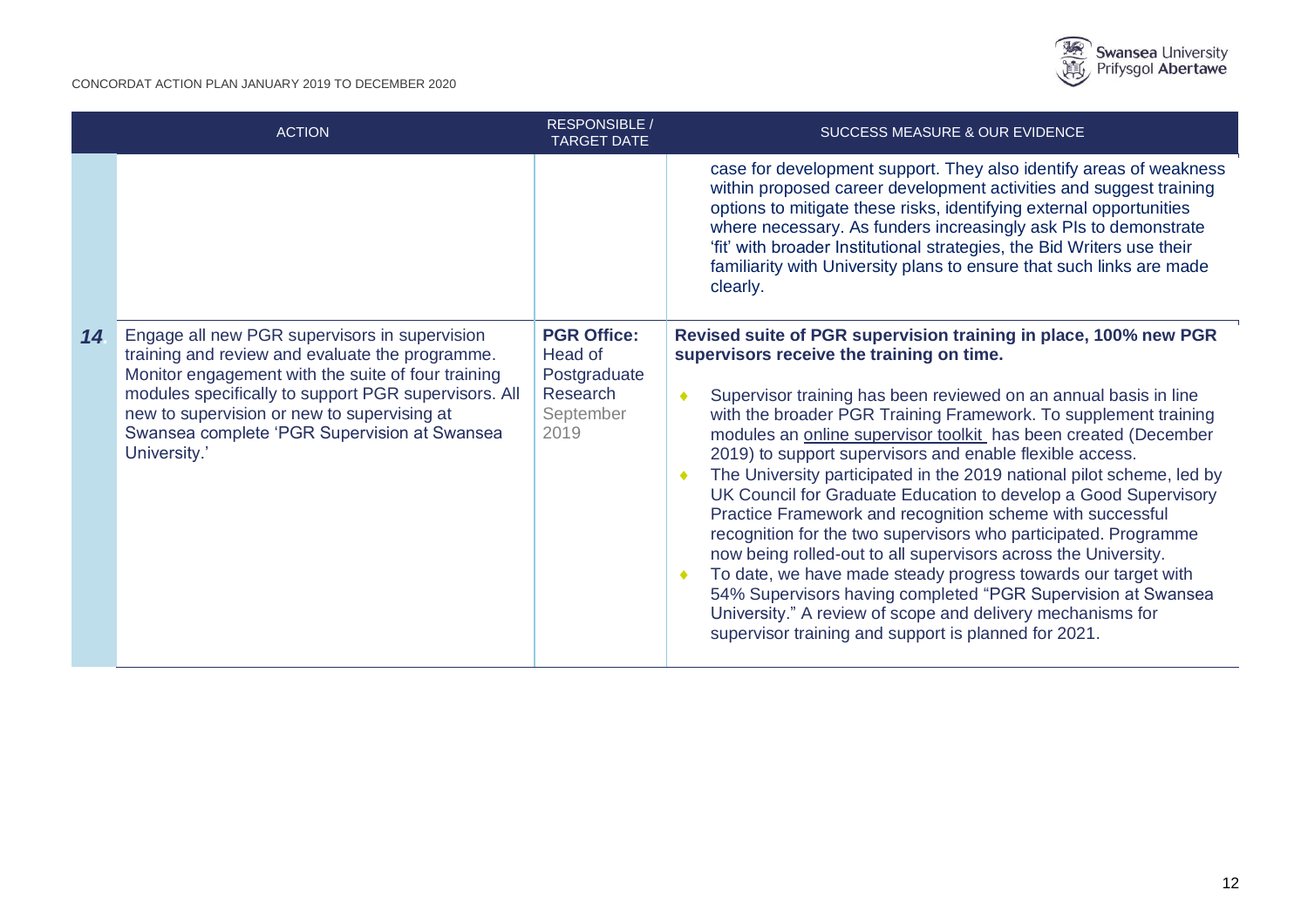

|     | <b>ACTION</b>                                                                                                                                                                                                                                                                                                                            | RESPONSIBLE /<br><b>TARGET DATE</b>                                                                                      | SUCCESS MEASURE & OUR EVIDENCE                                                                                                                                                                                                                                                                                                                                                                                                                                                                                                                                                                                                                                             |
|-----|------------------------------------------------------------------------------------------------------------------------------------------------------------------------------------------------------------------------------------------------------------------------------------------------------------------------------------------|--------------------------------------------------------------------------------------------------------------------------|----------------------------------------------------------------------------------------------------------------------------------------------------------------------------------------------------------------------------------------------------------------------------------------------------------------------------------------------------------------------------------------------------------------------------------------------------------------------------------------------------------------------------------------------------------------------------------------------------------------------------------------------------------------------------|
| 15. | Continue to support PI's in providing advice to<br>research staff on the range of career opportunities<br>by developing and implementing a checklist for PIs<br>to discuss with their researchers about career<br>development at review meetings (in support of<br>recommendation 13 of the Concordat).                                  | HR:<br><b>L&amp;D Manager</b><br><b>Swansea</b><br><b>Employability</b><br><b>Academy</b><br>(SEA) Head<br>February 2019 | PI's continue to feel confident in providing this advice (PIRLS 2019<br>confidence measure of 70%) and researchers feel that their PDR<br>discussions are useful or very useful in focusing their career<br>aspirations (greater than 60% in CROS 2021).<br>• Pl's are able to access a range of development and support including<br>online resources to support career conversations with research staff<br>(information and support for PI's). PI's continue to view developing<br>research staff as being very important (98%), and remain more<br>confident in providing career advice than the benchmark group<br>(PIRLS measure is 88% compared to 71% nationally). |
| 16. | CROS 2017 responses indicate that 12.5% of<br>researchers had not participated in training or other<br>CPD activities. Although this is less than the national<br>average (13.93%), Researches at the Researcher<br>Development Day 2017 felt that the capacity to<br>attend training and development opportunities<br>remains an issue. | <b>HR: L&amp;D</b><br>Manager,<br><b>REIS</b><br>September<br>2019                                                       | Increase the number of online and short courses available to<br>researchers by 10%.<br>• The number of online and short courses has increased by 61% since<br>our last submission (53% in online courses, and 8% in short courses<br>of less than 3.5 hours).                                                                                                                                                                                                                                                                                                                                                                                                              |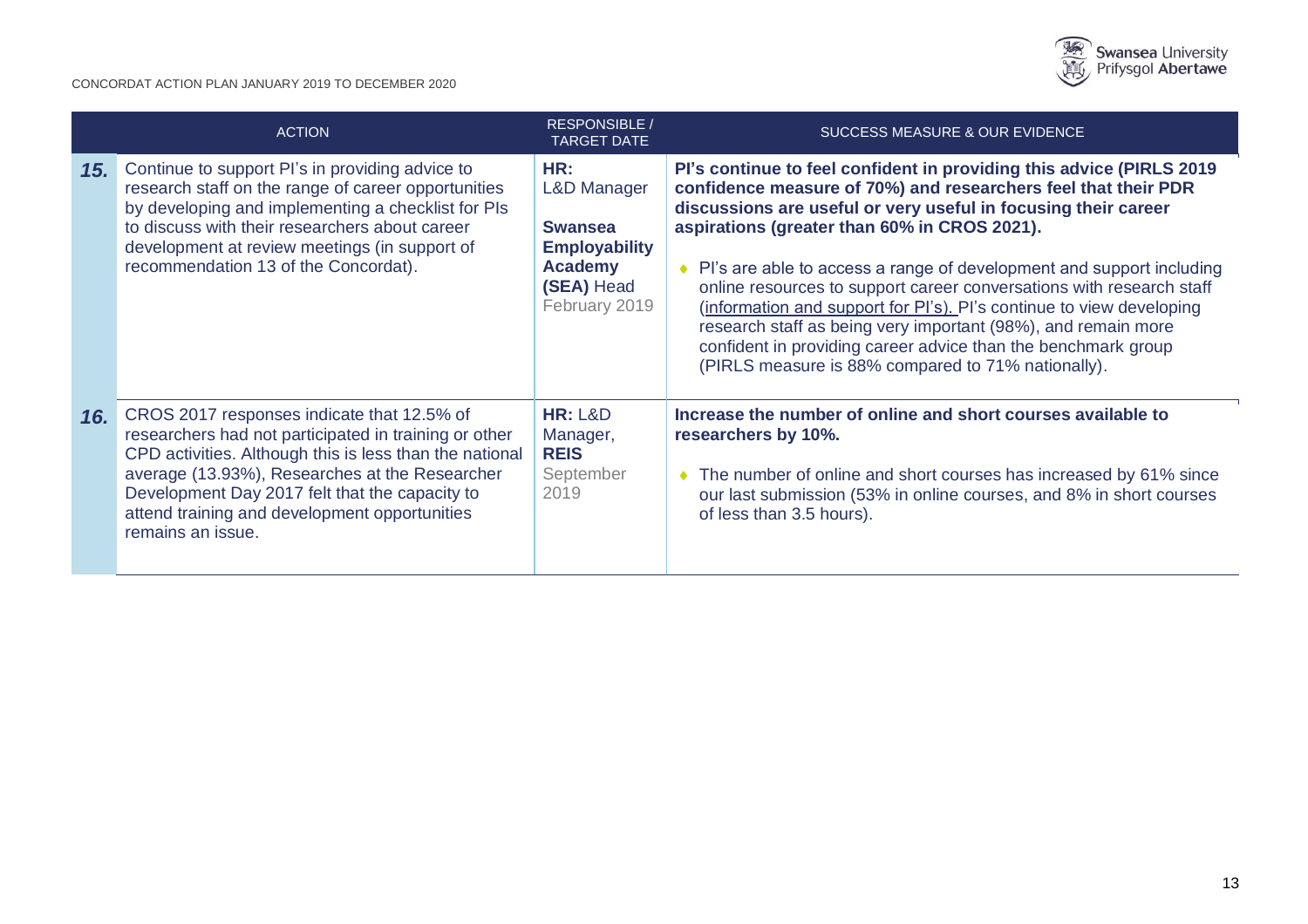

# **PRINCIPLE 5: Researchers' Responsibilities**

Individual researchers share the responsibility for and need to pro-actively engage in their own personal and career development, and lifelong learning.

|     | <b>ACTION</b>                                                                                                                                                                                                                                    | <b>RESPONSIBLE /</b><br><b>TARGET DATE</b>                    | <b>SUCCESS MEASURE</b>                                                                                                                                                                                                                                                                                                                                                                                                                                                                                                                                                                                                                              |
|-----|--------------------------------------------------------------------------------------------------------------------------------------------------------------------------------------------------------------------------------------------------|---------------------------------------------------------------|-----------------------------------------------------------------------------------------------------------------------------------------------------------------------------------------------------------------------------------------------------------------------------------------------------------------------------------------------------------------------------------------------------------------------------------------------------------------------------------------------------------------------------------------------------------------------------------------------------------------------------------------------------|
| 17. | HR to implement a system to allow staff at the<br>University to engage with mentors as part of their<br>continuing professional development.                                                                                                     | <b>HR: L&amp;D</b><br>January 2020                            | Mentoring contacts for 100% College identified and mentoring<br>activity taking place<br>Researcher representatives of the RSWG are the main contacts for<br>researchers requiring a Mentor as part of their continuing professional<br>development, signposting as appropriate.<br>College of Engineering currently have their own mentoring scheme<br>available to PGR's and research staff.                                                                                                                                                                                                                                                      |
| 18. | Researchers are responsible for the integrity of their<br>research and for ensuring it is conducted in an<br>honest and ethical manner. Monitor and review<br>researcher engagement with the online training<br>module for 'Research Integrity'. | <b>Research</b><br><b>Integrity Lead</b><br>September<br>2019 | 100% completion for new research staff and completion of existing<br>staff involved in research monitored and reported.<br>• We have developed and implemented a process to systematically<br>monitor and review researcher engagement with the following<br>Research Integrity training modules:<br><b>Statutory Modules:</b><br><b>Good Research Conduct</b><br><b>Irresponsible Research Practices</b><br><b>Planning your Research</b><br>Managing and Recording Research<br><b>Scholarly Publication</b><br>$\mathbf{r}$<br><b>Supplementary Modules:</b><br>Data Selection, Analysis and Presentation<br><b>Professional Responsibilities</b> |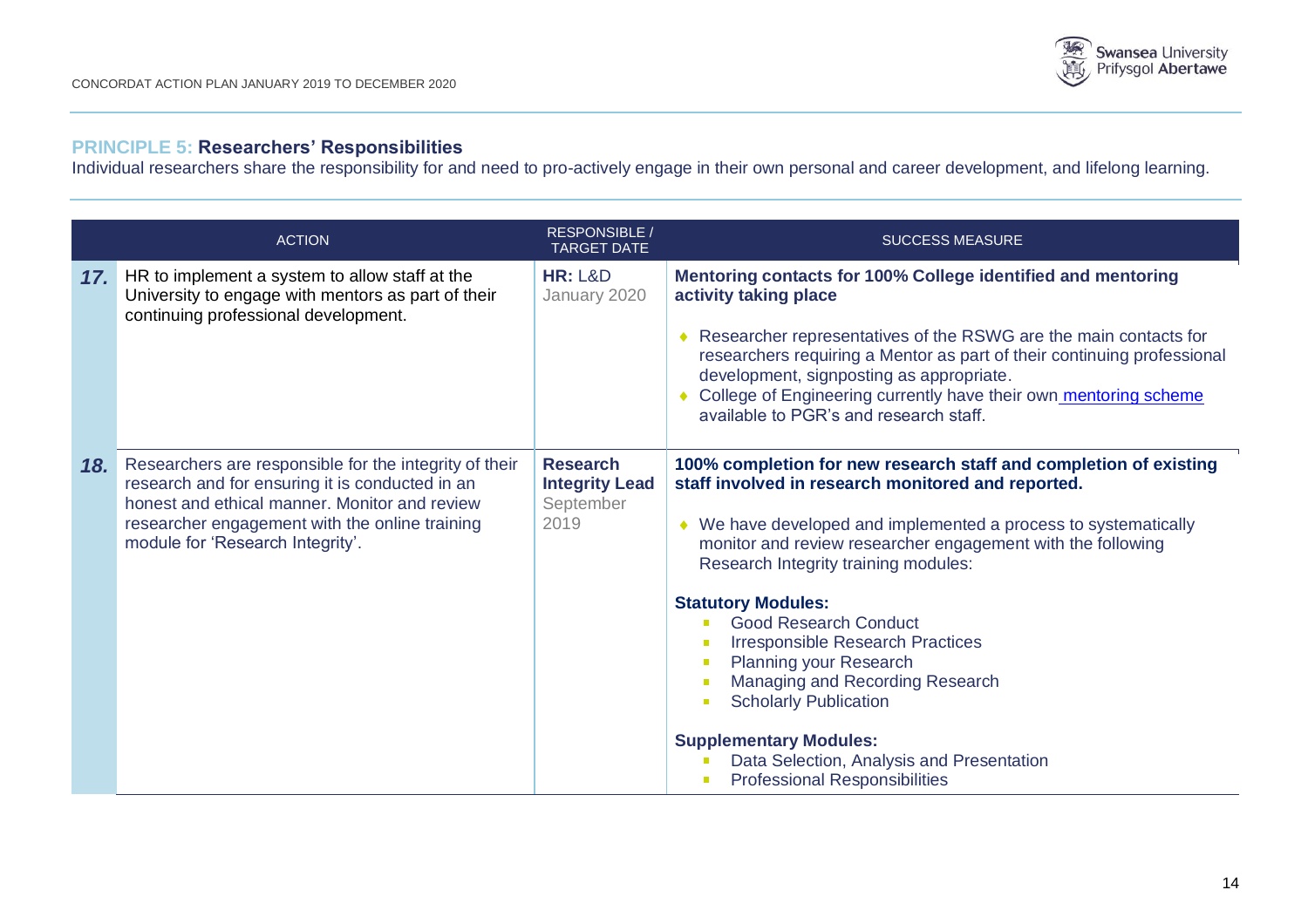

|     | <b>ACTION</b>                                                                                                                                                                                             | <b>RESPONSIBLE /</b><br><b>TARGET DATE</b> | <b>SUCCESS MEASURE</b>                                                                                                                                                                                                                                                                                                                                                                                                                                                                                                                                                                                                                                                                                                                                                                                                                                                                                                                                                                                      |
|-----|-----------------------------------------------------------------------------------------------------------------------------------------------------------------------------------------------------------|--------------------------------------------|-------------------------------------------------------------------------------------------------------------------------------------------------------------------------------------------------------------------------------------------------------------------------------------------------------------------------------------------------------------------------------------------------------------------------------------------------------------------------------------------------------------------------------------------------------------------------------------------------------------------------------------------------------------------------------------------------------------------------------------------------------------------------------------------------------------------------------------------------------------------------------------------------------------------------------------------------------------------------------------------------------------|
|     |                                                                                                                                                                                                           |                                            | Communication, Social Responsibility and Impact<br>$\blacksquare$<br><b>Conflicts of Interest</b><br>$\blacksquare$<br>Research Involving Human Participants<br>$\mathcal{L}_{\mathcal{A}}$<br>The Care and Use of Animals in Research<br>п<br><b>Intellectual Property</b><br>п<br><b>Export Controls</b><br>п<br>462 of our current staff have undertaken the Research Integrity<br>training to date and work is progressing to ensure 100% compliance.<br>Dedicated Research Integrity website implemented with up to date<br>$\bullet$<br>code of practices and policies, dedicated contact for research<br>misconduct and research integrity training.<br>Annual Research Integrity Report to HEFCW with Research Integrity<br>updates also with figures of the research misconduct investigation<br>and their status.<br>Further training on Research Integrity, Research Governance,<br>Working with Human Tissue and protocols of undertaking Clinical<br>Trials, is also available to researchers. |
| 19. | Researchers continue to engage in their personal<br>and career development through the design,<br>development and implementation of a research staff<br>development day, informed by researcher feedback. | <b>RSWG</b><br>November<br>2019            | Implement a research staff development day<br>◆ Research staff representatives from the RSWG have designed,<br>developed and implemented a Research Staff Development Event (by<br>Researchers for Researchers) 11.12.20. Areas included Career<br>Progression as a Researcher, Using Research Skills in Non-<br>Academic Careers, Inter-disciplinary Collaboration, Using Oriel<br>Science as a vehicle for "Impact" in grant applications, Working with<br>the Media: expect the unexpected. 226 attendees. Speakers<br>included Head of Research Programme Development, Welsh<br>Government and our Pro-Vice-Chancellor (Research & Innovation).<br>Excellent feedback collated.                                                                                                                                                                                                                                                                                                                         |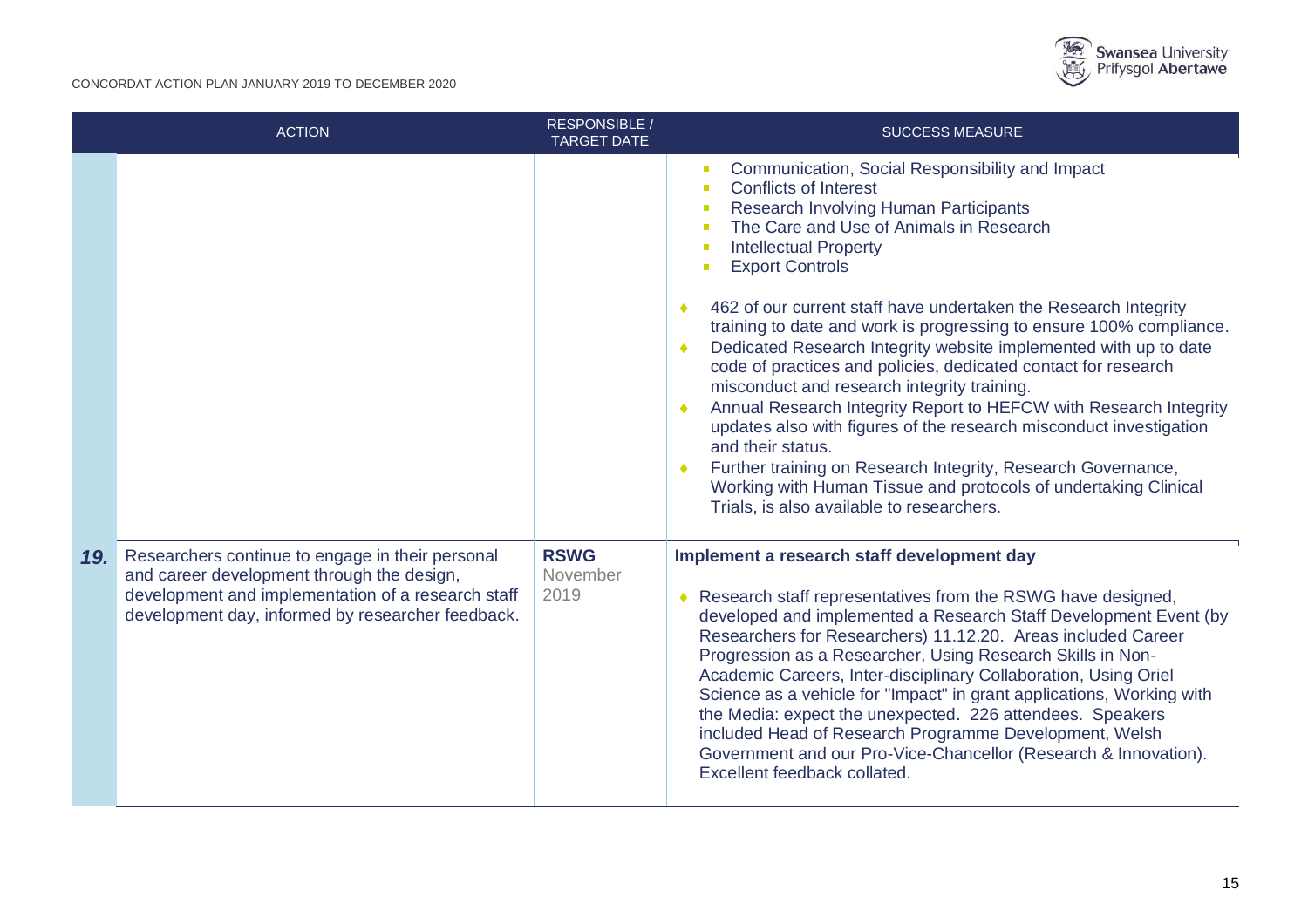

## **PRINCIPLE 6: Equality & Diversity**

Diversity and equality must be promoted in all aspects of the recruitment and career management of researchers.

|     | <b>ACTION</b>                                                                                                                                                                                                                                                           | <b>RESPONSIBLE /</b><br><b>TARGET DATE</b>                                     | <b>SUCCESS MEASURE</b>                                                                                                                                                                                                                                                                                                                                                                                                                                                                                                                                                                                                                                                                                                                                                                                                                                                                                                                                                |
|-----|-------------------------------------------------------------------------------------------------------------------------------------------------------------------------------------------------------------------------------------------------------------------------|--------------------------------------------------------------------------------|-----------------------------------------------------------------------------------------------------------------------------------------------------------------------------------------------------------------------------------------------------------------------------------------------------------------------------------------------------------------------------------------------------------------------------------------------------------------------------------------------------------------------------------------------------------------------------------------------------------------------------------------------------------------------------------------------------------------------------------------------------------------------------------------------------------------------------------------------------------------------------------------------------------------------------------------------------------------------|
| 20. | Continue to engage with the Athena SWAN Charter<br>as a means to identify and embed good practice:<br><b>Computational Foundry - Bronze</b><br><b>College of Engineering - Silver</b><br><b>Medical School - Silver</b><br>College Of Human and Heath Sciences - Silver | HR: Head of<br>Equality Team/<br><b>RSWG</b><br>April 2019<br>November<br>2019 | <b>Colleges and Academic Departments successfully gain award.</b><br>88% of our researchers agree or strongly agree that Swansea is<br>committed to equality and diversity (CROS, 2019) in comparison to 83%<br>nationally.<br>We continue to engage with the Athena SWAN Charter as a means to<br>progress and recognise diversity and equality:<br>Engineering obtained - Silver - April 2019<br>Medicine obtained - Silver - April 2019<br>Computational Foundry - Bronze - November 2019<br>Geography obtained - Bronze - November 2019<br>College of Human and Health Sciences - Silver - submitting April 2021<br>Law - Bronze - Submitted November 2020.<br>College of Arts and Humanities - Bronze - submitted November 2020<br>A representative of the RSWG is also on the University Self-<br>Assessment Team for Athena SWAN, thus providing a strong link in<br>terms of representing the interests of Research staff through the<br>Athena SWAN charter. |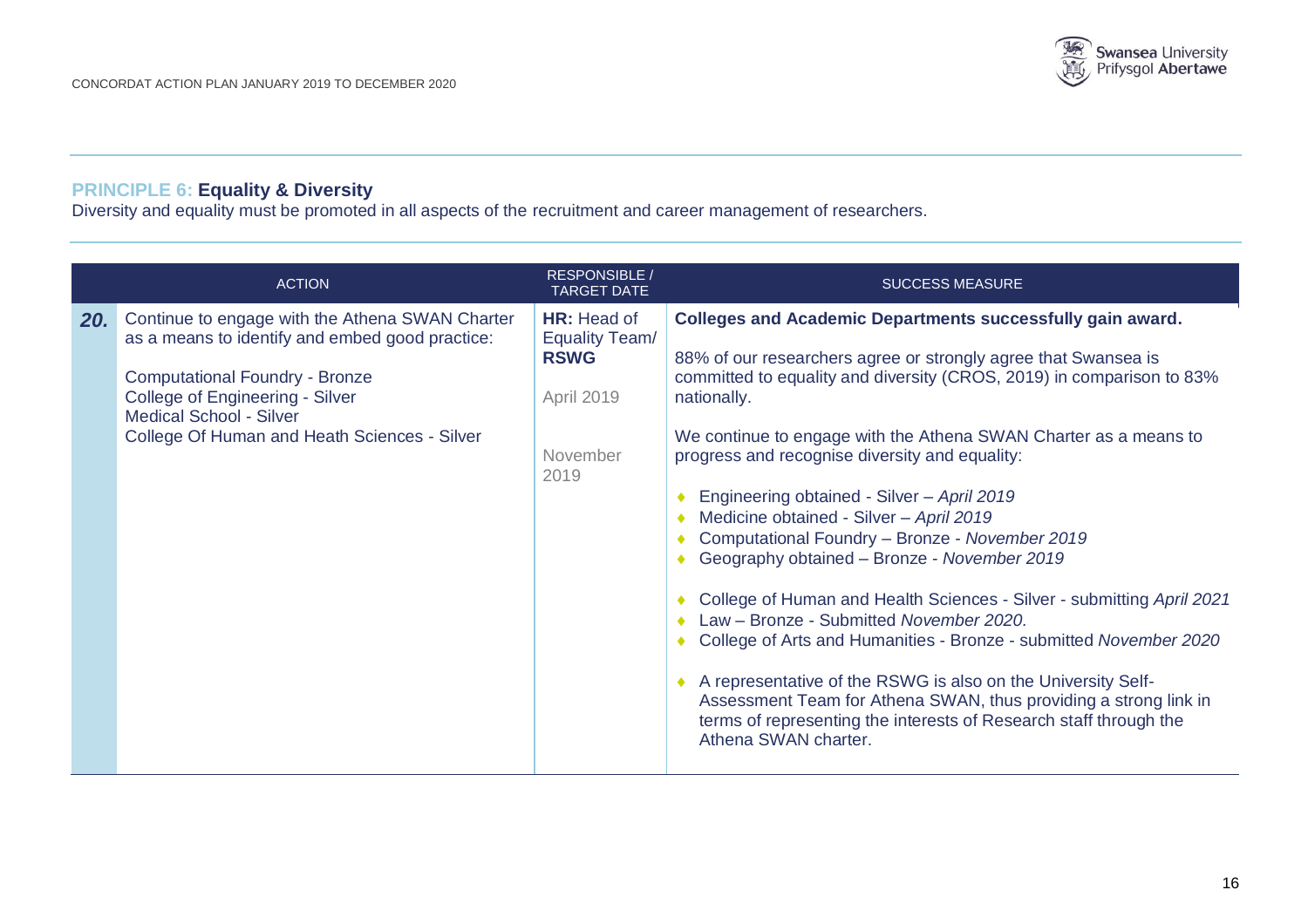

|     | <b>ACTION</b>                                                                                                                                                                        | <b>RESPONSIBLE</b><br><b>TARGET DATE</b>   | <b>SUCCESS MEASURE</b>                                                                                                                                                                                                                                                                                                                                                                                                                                                                                                                                                                       |
|-----|--------------------------------------------------------------------------------------------------------------------------------------------------------------------------------------|--------------------------------------------|----------------------------------------------------------------------------------------------------------------------------------------------------------------------------------------------------------------------------------------------------------------------------------------------------------------------------------------------------------------------------------------------------------------------------------------------------------------------------------------------------------------------------------------------------------------------------------------------|
| 21. | Using the five-stage recruitment process and<br>management information, monitor and review<br>recruitment success rates by gender for all<br>appointments, including research staff. | HR:<br>Performance<br>Lead<br>January 2020 | 100% roles are planned and recruited on time.<br>Baseline data is established and positive action taken to ensure year-<br>on-year improvement in numbers of females progressing through all<br>stages of the framework.<br>♦ Recruitment and selection procedures are transparent and<br>policies/procedures are published on the University webpages.<br>Positive action statements are embedded in job adverts across<br>STEMM and the number of female applicants in these areas<br>increased by 24% during this period (August 2019 - July 2020) in<br>comparison to the previous year. |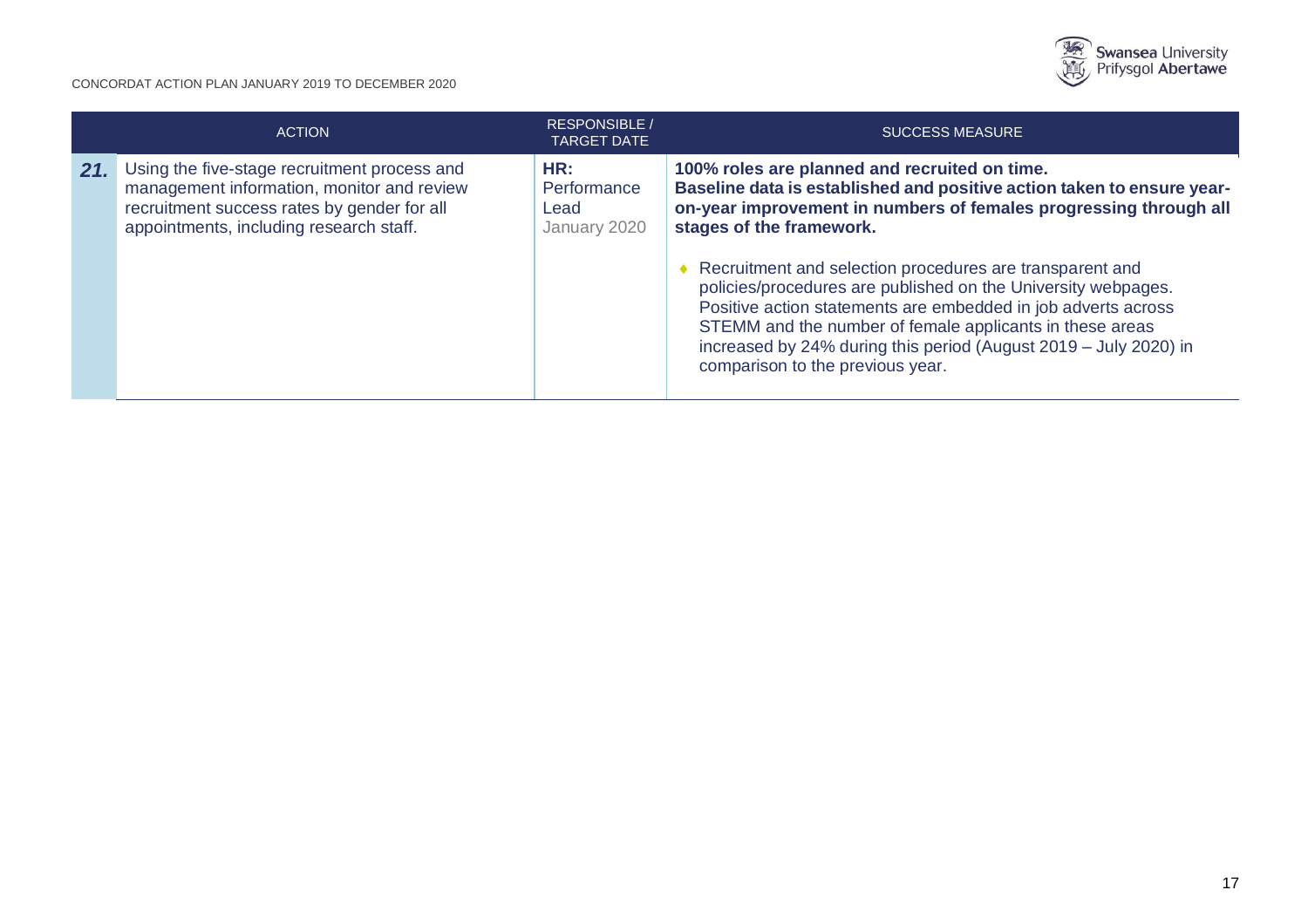

# **PRINCIPLE 7: Implementation and Review**

The sector and all stakeholders will undertake regular and collective review of their progress in strengthening the attractiveness and sustainability of research careers in the UK.

|     | <b>ACTION</b>                                                                                                                                                                                                                                                                                          | <b>RESPONSIBLE /</b><br><b>TARGET DATE</b>                                                                                                                      | <b>SUCCESS MEASURE</b>                                                                                                                                                                                                                                                                                                                                                                                                                                                                                                                                                                                                                                                                                     |
|-----|--------------------------------------------------------------------------------------------------------------------------------------------------------------------------------------------------------------------------------------------------------------------------------------------------------|-----------------------------------------------------------------------------------------------------------------------------------------------------------------|------------------------------------------------------------------------------------------------------------------------------------------------------------------------------------------------------------------------------------------------------------------------------------------------------------------------------------------------------------------------------------------------------------------------------------------------------------------------------------------------------------------------------------------------------------------------------------------------------------------------------------------------------------------------------------------------------------|
| 22. | Ensure alignment between the actions relating to<br>the Concordat, Athena Swan, Race Equality<br>Charters and PGR Matters. Work with the REF<br>Manager to ensure that these support the<br>development of the Swansea REF Environment<br>Statement and our Research Strategy.                         | <b>Head of</b><br><b>Postgraduate</b><br><b>Research, Head</b><br><b>of</b><br><b>Equality/Athena</b><br><b>Swan and REF</b><br><b>Manager</b><br>February 2019 | Meet with the REF Manager to ensure information and evidence<br>required for the REF submission is available and work aligns with<br>the research strategy.<br>All departments receive clear guidance about information required<br>and provide appropriate examples about local equality initiatives to<br>support REF environment and research strategy.<br>There is an ongoing and coordinated approach to ensure that actions<br>۰<br>from the Concordat to Support the Career Development of<br>Researchers are used to inform the Institutional REF environment<br>statement. Governance of the Concordat will ensure activities are<br>aligned to our research strategy (currently in development). |
| 23. | Ensure that the experience of researchers at<br>Swansea is understood and appropriate actions<br>developed.<br>Continue to engage in CROS and PIRLS and PGR<br>Student Experience Survey (2019), and enhance<br>amount of engagement with researchers post<br>survey to better understand view raised. | <b>HR: L&amp;D</b><br>Manager/<br><b>RSWG</b><br>November 2019                                                                                                  | Engage in CROS and PIRLS survey (May 2019) and develop<br>appropriate actions via RSWG and CRIS.<br>The University continues to engage with CROS and the RSWG is<br>utilised to enhance engagement with research staff to better<br>understand view raised.<br>The views and experiences of our research staff representatives<br>have shaped the approach to mentoring for new research staff<br>appointments (Action 12).<br>We will engage with CROS 2021 and develop appropriate actions<br>via RSWG and CRIS.                                                                                                                                                                                         |